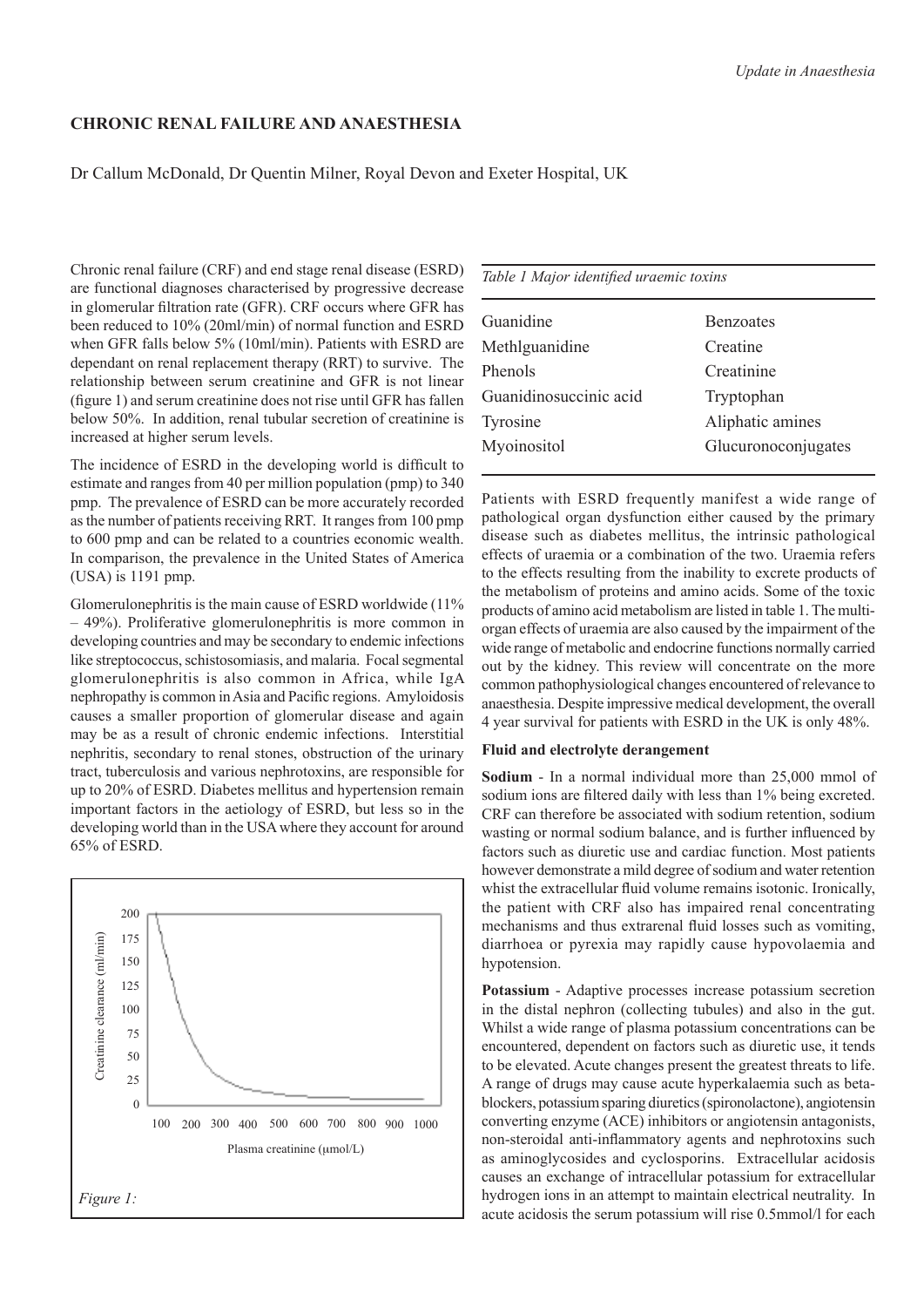0.1 unit decrease in pH. For this reason hypercarbia should be avoided during general anaesthesia.

The kidney handles magnesium in a similar way to potassium. Reduced excretion may cause hypermagnesaemia, muscle weakness and potentiate non-depolarising muscle relaxants.

**Acidosis** - Chronic metabolic acidosis is a common feature of ESRD. The inability to secrete protons or buffers such as phosphate, or to regenerate bicarbonate limits the clearance of hydrogen ions. Furthermore reduction in glutamine utilisation reduces ammonia production and secretion into the proximal tubule. Retention of organic anions causes a progressive increase in the anion gap and a further fall in plasma bicarbonate concentration. Although plasma bicarbonate concentrations rarely fall below 12-15mmol/l there is little reserve to counter acute acidosis caused by ketoacidosis or sepsis.

## **Calcium, phosphate, parathormone and renal osteodystrophy**

**-** Total plasma calcium concentration is reduced in CRF. Renal production of calcitriol  $(1,25\text{-}(OH)_2D_3)$  declines causing decreased intestinal absorption of calcium. Phosphate excretion is impaired as GFR falls below 20ml/min and hyper-phosphataemia develops. As phosphate levels increase, calcium phosphate is deposited in soft tissues such as skin and blood vessels further lowering plasma calcium concentration. Hyperphosphataemia also has a negative effect on  $1-\alpha$ -hydroxylase the enzyme responsible for renal calcitriol production. Both hypocalcaemia and hyperphosphataemia are potent stimuli to parathormone secretion, leading to hyperplasia of the parathyroid gland, and secondary hyperparathyroidism. This causes increased osteoclast and osteoblast activity causing osteitis fibrosa cystica. Patients usually tolerate hypocalcaemia remarkably well, as long as oral calcitriol is prescribed and calcium carbonate is used both as an intestinal phosphate binder and a source of calcium. The interrelationship between calcium, phosphate and parathormone in CRF is shown in figure 2.

Careful assessment of the pre-operative fluid and electrolyte status is needed. Dehydration can cause further renal impairment and some patients may benefit from pre-operative intravenous saline while fasting. Patients with oliguric ESRD usually have a fluid restriction imposed. This should be enough to cover insensible losses in addition to their urine volume. When planning fluid requirements the patient's normal daily fluid allowance should be considered and potassium containing fluids should be avoided. Hourly urine volume measurement and central venous pressure monitoring may be necessary pre-operatively. Blood pressure should be kept within the patient's normal range to maintain renal perfusion.

Patients awaiting dialysis may be hypervolaemic, and those recently dialysed may be hypovolaemic. A period of 4-6 hours should ideally elapse before anaesthesia to allow fluid compartment equilibration and the clearance of residual heparin. Vascular instability may complicate induction of anaesthesia. Indications for emergency pre-operative dialysis include:

- Hyperkalaemia  $(K^+ > 6.0 \text{ mmol/L})$
- Fluid overload and pulmonary oedema
- Metabolic acidosis
- "Uraemic" toxicity and coma

## **Haematological abnormalities**

A normochromic normocytic anaemia is a common finding in CRF. Decreased renal erythropoietin production reduces stem cell transformation into erythrocytes, while uraemic toxins reduce red cell life. Chronic upper GI tract losses and those from dialysis further compound the problem. Dietary deficiency in iron and folate also occurs. The introduction in 1989 of synthetic erythropoietin has revolutionised the management of anaemia in these patients, but a compensated relative anaemia is still to be expected. Rapid increases in haemoglobin concentration above 10g/dl often worsen hypertension and may precipitate heart failure. Compensatory mechanisms increase 2,3-diphosphoglycerate production and move the oxyhaemoglobin dissociation curve to the right thus enhancing oxygen delivery to the tissues.

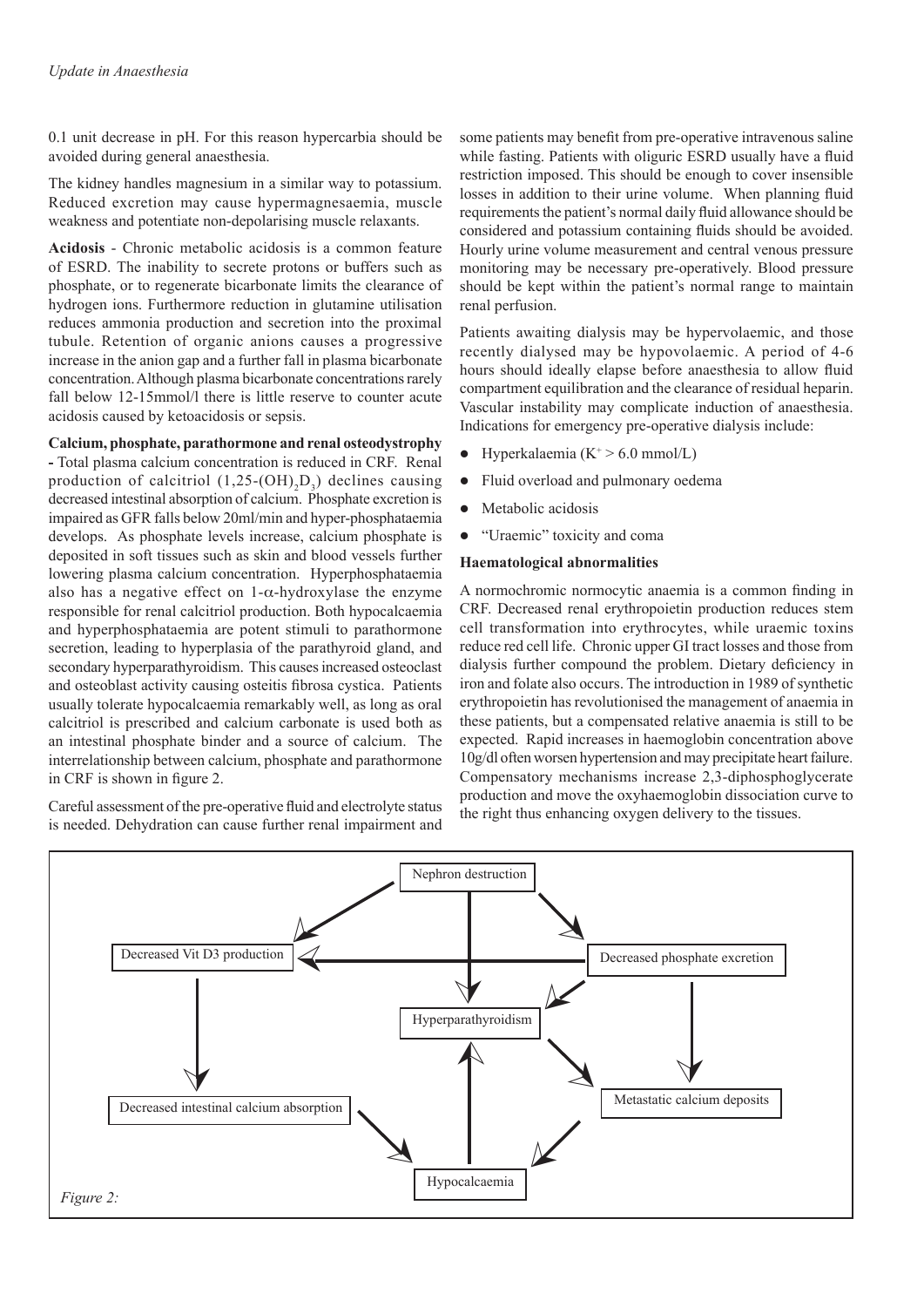**Coagulopathy**. Patients with CRF have a tendency to excess bleeding in the perioperative period. Standard tests of coagulation are usually normal (prothrombin time/INR, activated partial thromboplastin time) and platelet count is within normal limits. Platelet activity is however abnormal with decreased adhesiveness and aggregation, probably caused by inadequate vascular endothelial release of a von Willebrand factor/factor VIII complex, which binds to and activates platelets. Increased platelet release of β-thromboglobulin and vascular production of PGI<sub>2</sub> also contribute to the coagulopathy. Defects in platelet adhesion may also be related to excessive nitric oxide (NO) production. The plasma from patients with CRF has been shown to be a potent inducer of endothelial NO production.

If it is measured, bleeding time may be prolonged beyond the normal. Platelet dysfunction is not corrected by platelet transfusion, but if operative bleeding occurs, it can be improved by dialysis. Rapid improvements in coagulation require the use of cryoprecipitate or DDAVP (which enhances release of von Willebrand factor). DDAVP (0.3mcg/kg) is effective within 1-2 hours but has a short duration of only 6-8 hours, and is subject to tachyphylaxis. Intravenous conjugated oestrogens have a slower onset but a longer duration of action (5-7 days). The risks of bleeding complications should be considered when deciding to use regional anaesthetic techniques in CRF.

### **Cardiovascular and pulmonary abnormalities**

**Cardiovascular abnormalities** are very common in CRF, and represent 48% of the causes of death in these patients. Systemic hypertension is the most common with an incidence approaching 80%, although it is often not a feature of sodium-wasting nephropathies such as polycystic kidney disease or papillary necrosis. Plasma volume expansion resulting from sodium and water retention is the most frequent cause of hypertension, and may be significantly improved by dialysis. Some patients may require beta-blockers, ACE inhibitors, alpha-blockers and vasodilators to adequately control their blood pressure. Alteration in the control of renin and angiotensin secretion may also contribute to hypertension in 30% of patients.

Ischaemic heart disease (IHD) is a frequent cause of mortality in patients with CRF. The incidence varies with patient subgroup, for example it is present in 85% of diabetics older than 45 years with CRF. Accelerated atherosclerosis results from decreased plasma triglyceride clearance, hypertension and fluid overload causing left ventricular hypertrophy and failure. The elevation in plasma triglyceride levels is caused by a defect in lipoprotein lipase activity and reduced lipolysis.

The incidence of metastatic calcific valvular heart lesions is increased. Aortic valve calcification occurs in up to 55% of patients, with aortic stenosis being present in 13%. Mitral valve calcification occurs in 40% (stenosis 11%). Elevation in the calcium/phosphate product and parathyroid hormone concentrations are the main cause. As a result of these lesions, bacterial endocarditis is much more common in dialysis patients than the normal population. Haemorrhagic uraemic pericarditis was often seen prior to the advent of effective dialysis, but is now uncommon and occurs in patients on inadequate dialysis regimen. If untreated, it may progress to pericardial tamponade

with hypotension, elevated jugular venous pressure and signs of falling cardiac output. Pericardectomy may be required but should be reserved for those who fail to improve with immediate dialysis. Sudden death from acute cardiac arrhythmias is frequent and related to both IHD and electrolyte abnormalities.

**Pulmonary** complications are common in patients with CRF in the postoperative period. Fluid overload, malnutrition, anaemia, impaired humoral and cellular immune function and decreased surfactant production predispose patients to atelectasis and infection.

### **Immune function**

Sepsis is a leading cause of death in patients with CRF. Inhibition of cell mediated immunity and humoral defence mechanisms occurs, with little improvement following the instigation of dialysis. There is an increased production of pro-inflammatory cytokines suggesting that activation of monocytes may play a role in uraemic immune dysfunction. Superficial infections are common in fistula and catheter sites, and wound healing is poor.

The incidence of viral hepatitis B has decreased somewhat following the introduction of erythropoietin and hepatitis B vaccination. There is also an increased incidence of hepatitis C infection in patients on haemodialysis and although there is often little effect on liver function it is of concern in patients undergoing renal transplantation and immunosuppression. Hospital staff must take precautions against blood borne viruses in these patients.

#### **Gastrointestinal abnormalities**

Gastrointestinal abnormalities are frequent with anorexia, nausea and vomiting contributing to malnutrition. Urea is a mucosal irritant and bleeding may occur from any part of the GI tract. Gastric emptying is delayed, residual volume increased and pH lowered. Peptic ulcer disease is common and most patients will receive proton pump inhibitors. The use of a rapid sequence induction technique needs be balanced against the risks of difficult intubation in chronically ill patients with poor dentition. Suxamethonium will increase the plasma potassium concentration by approximately 0.5mmol/L and this is not reliably prevented by precurarisation with a non-depolarising agent. Patients with diabetes mellitus have an increased incidence of difficult intubation and autonomic gastric paresis even in the absence of CRF. In practice, rapid sequence induction is restricted to patients who are inadequately fasted or have symptoms of gastric reflux and a low serum potassium.

#### **Neurological abnormalities**

Many patients with CRF have abnormalities in central (CNS) and peripheral nervous system function. CNS changes have a wide spectrum from mild personality alterations to asterixis, myoclonus, encephalopathy and convulsions. Peripheral neuropathy is common in advanced stages of the disease and is initially a distal "glove and stocking" sensory loss progressing later to motor changes. Both dialysis and renal transplantation may improve the neuropathy. The presence of a peripheral neuropathy should alert the anaesthetist to the presence of an autonomic neuropathy with delayed gastric emptying, postural hypotension and silent myocardial ischaemia. Two types of